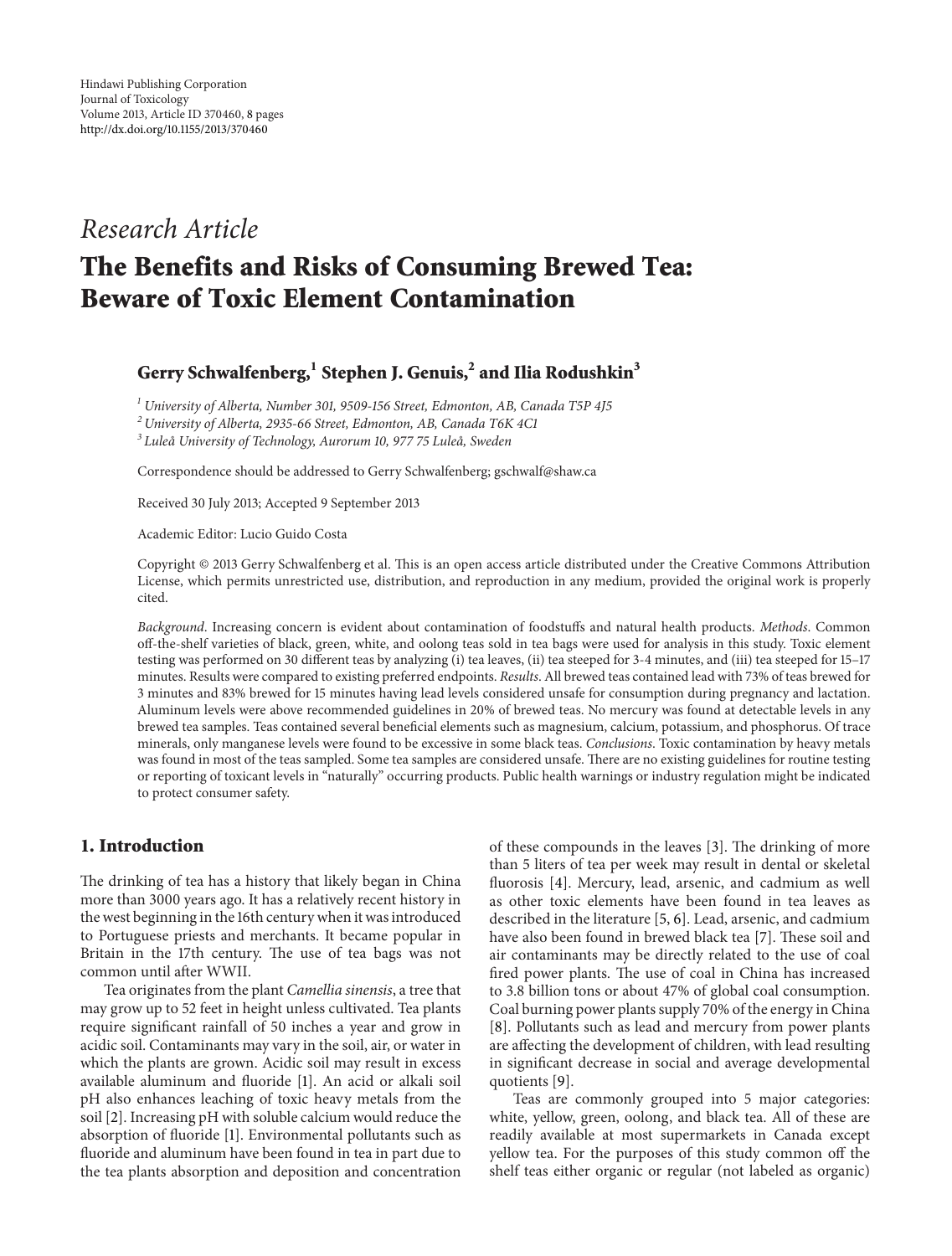were obtained as well as some that were available in health food stores. All teas used were in tea bags used for brewing in individual cups. The four types of tea sampled in this study are white, green, oolong, and black tea.

Processing of different types of teas is as follows.

- (1) White tea: young leaves or new growth buds, withered, uncured, baked dry;
- (2) Green tea: steamed or dry cooking in hot pans to prevent oxidation; dried tea leaves may be separate leaves or rolled into pellets (gunpowder tea);
- (3) Oolong tea: withering of leaves under sun and warm winds with further oxidation standard between green and black teas;
- (4) Black tea: leaves are completely oxidized, withered, and disrupted or macerated to activate oxidation resulting in catechins being transformed to complex tannins.

This study will look at some of the benefits of tea as well as the toxicants found in tea. The possible beneficial and medicinal aspects of tea as well as the detrimental effects of heavy metals in tea are discussed below.

# **2. Medicinal Value of Green Tea**

Green tea provides a small amount of magnesium, calcium, potassium, phosphorus, and other trace elements considered necessary for health. The results in our study are reported below. Tea contains catechins, which are a type of antioxidant. White and green teas have the highest concentration of these while oolong and black teas have less due to the oxidative preparation. Tea also contains caffeine which may vary from 30 to 90 mg/cup depending on the type of tea and method of brewing. Other medicinal ingredients are theobromine and theophylline found in smaller quantities. There are many and varied effects of drinking tea which are outlined below.

*2.1. Cardiovascular Effects.* Many reports in the literature suggest benefit to the cardiovascular system by reducing cholesterol, reducing coronary artery disease, ameliorating hypertension, and inflammation. Green tea has been shown to reduce total and LDL cholesterol significantly as shown in a recent meta-analysis [\[10](#page-6-5)]. Total cholesterol was reduced by 7.20 mg/dL and LDL by 2.19 mg/dL. A dose response curve has been observed. Black tea has not been associated with decreased risk of coronary artery disease, as outlined in a recent meta-analysis, but there may be some benefit from green tea with a 28% risk reduction. However, more robust studies are needed [\[11](#page-6-6)]. As well green tea may have some antithrombotic effects [\[12,](#page-6-7) [13\]](#page-6-8). A randomized control study in obese hypertensive patients showed that green tea extract may significantly reduce hypertension (both systolic and diastolic BP), insulin resistance, total and LDL cholesterol, inflammation, and levels of markers of oxidative stress [\[14\]](#page-6-9).

*2.2. Anticancer Effects.* A Cochrane review (2009) found conflicting evidence that green tea drinking prevents cancer [\[15\]](#page-6-10). More recent studies again show conflicting results with benefit for some cancers but not for others. Green tea may reduce risk in developing breast cancer. This effect has been ascribed mostly to the phytochemicals which can modify the metabolism of estrogens [\[16\]](#page-6-11). These include polyphenols (catechins) such as epigallocatechin gallate (EGCG), which appears to be most potent, epigallocatechin, epicatechin gallate, and epicatechin. Green tea drinking does not appear to reduce the risk of developing prostate cancer and black tea may increase prostate cancer risk [\[17\]](#page-6-12). A most recent metaanalysis shows that the consumption of green tea and coffee appears to reduce esophageal cancer but black tea does not [\[18](#page-6-13)].

*2.3. Weight Loss and Diabetes.* A Cochrane review on green tea preparations [\[19\]](#page-6-14) and weight loss showed a small nonsignificant loss of weight in obese or overweight adults likely not of clinical relevance.

In regard to diabetes green tea may result in lower fasting glucose levels but no significant HbA1c changes [\[20](#page-6-15)]. There is some evidence that insulin resistance may be improved by the antioxidant protective function of the polyphenols [\[21](#page-6-16)]. As well there is evidence that these antioxidants may protect the retina from neurodegenerative changes seen in diabetic retinopathy [\[22\]](#page-6-17) and protect against nephropathy [\[23](#page-6-18)].

*2.4. Anti-Infective Properties.* Green tea extract potentially could be used in a mouth wash as a preventative for tooth decay and periodontal disease because of its strong antibacterial properties [\[24\]](#page-6-19). Epigallocatechin gallate, the most active component of green tea, has antiviral, antibacterial, and antifungal properties [\[25](#page-6-20)].

*2.5. Miscellaneous Effects.* Tea may reduce mercury absorption [\[26,](#page-6-21) [27\]](#page-6-22) and provide protection of nephrotoxicity [\[28–](#page-6-23) [30](#page-6-24)].

The consumption of greater quantities of tea, 4 or more cups compared to 1 or less, may provide some protection from depression [\[31](#page-6-25)]. Another study in elderly patients suggests the same [\[32\]](#page-6-26).

There is some evidence that the polyphenols in green tea may be protective against Alzheimer's; however further studies are required [\[33](#page-6-27)].

#### **3. Detrimental Effects of Heavy Metals in Tea**

There is an abundance of literature demonstrating the adverse health effects of various heavy metal and metalloid elements on the human organism. By numerous mechanisms, including endocrine disruption [\[34\]](#page-6-28), cytotoxicity [\[35](#page-6-29)], mitochondrial dysfunction [\[36\]](#page-6-30), and oxidative stress [\[37,](#page-7-0) [38](#page-7-1)], a spectrum of toxic elements is able to disturb cellular and metabolic homeostasis and induce clinical illness. The literature is replete with many common disease processes such as carcinogenesis [\[39\]](#page-7-2), insulin resistance [\[40\]](#page-7-3), neurodegeneration [\[41](#page-7-4)], and immune dysregulation [\[42,](#page-7-5) [43\]](#page-7-6). These may result from exposure to and bioaccumulation of various heavy metals and metalloids. In addition, recent literature has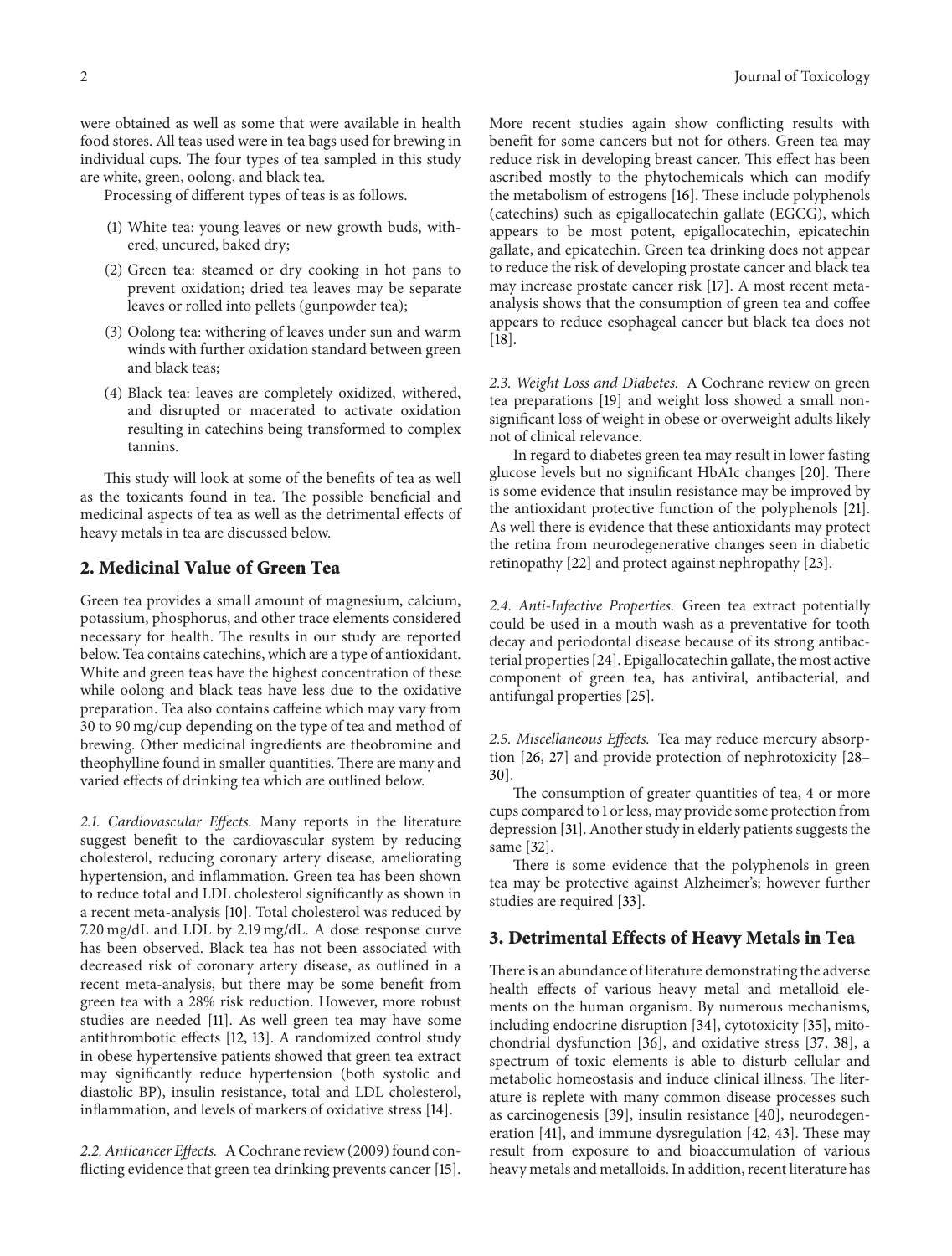elucidated that various toxic compounds can have epigenetic effects with the potential for transgenerational damage [\[44](#page-7-7), [45](#page-7-8)]. Rather than isolated incidents of single exposures, it is apparent that toxic metal contact is a widespread phenomenon [\[46](#page-7-9)] with many potential sources including tainted food and drink, contaminated skin products, and contaminated air. Many toxic metals such as cadmium and lead have very long half-lives and thus are classified as persistent toxicants [\[47\]](#page-7-10). As some toxic elements appear to persist because of enterohepatic recycling [\[48,](#page-7-11) [49\]](#page-7-12), even smaller levels of exposure can bioaccumulate and effect long-term harm.

The toxic elements discussed in this paper include lead, mercury, aluminum, and cadmium. The extremely low levels of lead accepted in Proposition 65 during the prenatal period come from our knowledge of the accumulation in the brain and resultant impairment of cognitive development [\[9](#page-6-4), [50\]](#page-7-13).

#### **4. Methods**

Distilled water was analyzed after boiling in Pyrex and then allowed to stand in fine bone china cup for 3 minutes. The steeping of the teas was done in the fine china cups as might be done in the real world.

All tea leaves were analyzed to determine the presence or absence of metals.

All teas were steeped using one tea bag (containing 2-3 gm of tea) in 250 mL of distilled water in fine bone china cups. All teas had two samples taken, one steeped for 3-4 minutes and another steeped for 15–17 minutes.

*4.1. Sample Preparation for Analysis.* Water: samples were diluted 10-fold with  $1.4 M HNO<sub>3</sub>$  (SP grade).

Liquids (waters and brewed tea): samples were diluted 10 fold with  $1.4 M HNO<sub>3</sub>$  (SP grade).

Solids: approximately 0.25 g of sample was subjected to closed-vessel MW-assisted digestion (MARS-5 oven, 600 W 1 h holding time) using 5 mL concentrated  $HNO<sub>3</sub>$  (SP grade),  $0.5$  mL  $H<sub>2</sub>O<sub>2</sub>$  (PA grade) and  $0.02$  mL HF (SP grade). After digestion, solutions were diluted with  $1.4 M HNO<sub>3</sub>$  (SP grade) providing final dilution factor of approximately 500. A set of digestion blanks and matrix-matched CRM were prepared together with each digestion batch.

All solutions were spiked within (internal standard, at  $2 \mu g/L$ ) and analyzed by ICP-SFMS (ELEMENT2, Thermo-Scientific) using combination of internal standardization and external calibration.

This analytical method is simple, efficient, and environmentally friendly. The results in this study are consistent with those found in other studies [\[7](#page-6-2)].

#### **5. Results**

*5.1. Minerals Found in Tea.* In our study 4 cups of tea may supply as much as 1% of daily calcium requirements, 5% of magnesium requirements, 4-5% of daily potassium requirements and 1–1.6% of phosphorus requirements using distilled water. See [Table 1.](#page-2-0) The use of regular tap water may provide more magnesium, calcium potassium, and phosphorus than using distilled water.

<span id="page-2-0"></span>

| TABLE 1: Healthy minerals found in teas in this study mg/L. |  |  |
|-------------------------------------------------------------|--|--|

| Calcium               |              | Daily minimum<br>requirement 800 mg          |
|-----------------------|--------------|----------------------------------------------|
| 3-4 minute steeping   | $1.2 - 8.6$  |                                              |
| 15–17 minute steeping | $1.8 - 12.8$ |                                              |
| Magnesium             |              | Daily requirement<br>$250 - 300$ mg          |
| 3-4 minute steeping   | $2.6 - 14.4$ |                                              |
| 15–17 minute steeping | $3.4 - 16.8$ |                                              |
| Potassium             |              | Daily requirements<br>4500-5000 mg           |
| 3-4 minute steeping   | $55 - 201$   |                                              |
| 15–17 minute steeping | $94 - 216$   |                                              |
| Phosphorus            |              | Daily requirement<br>of $1250 \,\mathrm{mg}$ |
| 3-4 minute steeping   | $3.1 - 17.9$ |                                              |
| 15–17 minute steeping | $4.2 - 20.3$ |                                              |

Trace minerals found in the brewed tea samples were boron  $19-115 \mu g$ m/L, cobalt 0.4-3.56  $\mu$ gm/L, copper  $26-106 \,\mu\text{gm/L}$ , chromium  $0.2-14.6 \,\mu\text{gm/L}$ , iron 19-62.5  $\mu$ gm/L, manganese 534–6351  $\mu$ gm/L, molybdenum 0.03–0.131  $\mu$ gm/L, phosphorus 3172–20286  $\mu$ gm/L, selenium  $<$  0.1–0.34  $\mu$ gm/L, vanadium  $<$  0.01–0.151  $\mu$ gm/L, and zinc  $44.6 - 187 \,\mu\text{gm/L}.$ 

*5.2. Heavy Metals in Tea.* There are established upper limits of ingestion on a daily basis of heavy metals from various organizations. The most stringent are from Proposition 65 in California.

These limits have been outlined in [Table 2](#page-3-0) along with other accepted limits.

The levels of toxic elements in this study for mercury (Hg), lead (Pb), aluminum (Al), arsenic (As), and cadmium (Cd) are outlined in [Table 3.](#page-3-1)

Of the 30 teas tested none had detectable levels of mercury as brewed teas although 18/30 tea leaves had detectable mercury present (as high as 20 ng/g of tea). It appears that the mercury is bound in the leaf in a way that it does not make its way into the brewed tea at levels that are detectable (detectable limit in this assay is  $0.005 \mu g m/L$ ).

All teas contained significant amounts of aluminum. Tea leaves contained from 568 to 3287 ng/g of tea. All brewed teas steeped for 3 or 15 minutes contained detectable levels of aluminum. The range was 1131  $\mu$ gm/L to 8324  $\mu$ gm/L steeping for 3 minute and 1413  $\mu$ gm/L to 11449  $\mu$ gm/L steeping for 15 minutes. Only 2 teas had levels above acceptable limits at 3 minutes of brewing but 6 of the teas had levels greater than the upper acceptable daily limit of 7000  $\mu$ gm/L. Clearly letting tea steep for longer than 3 minutes is not advisable. Two of the organic green teas had levels above 10,000  $\mu$ gm/L brewed for 15 minutes.

All brewed tea and tea leaves had detectable lead levels with Chinese oolong teas having the highest levels, followed by green tea and regular black tea having lower levels. Organic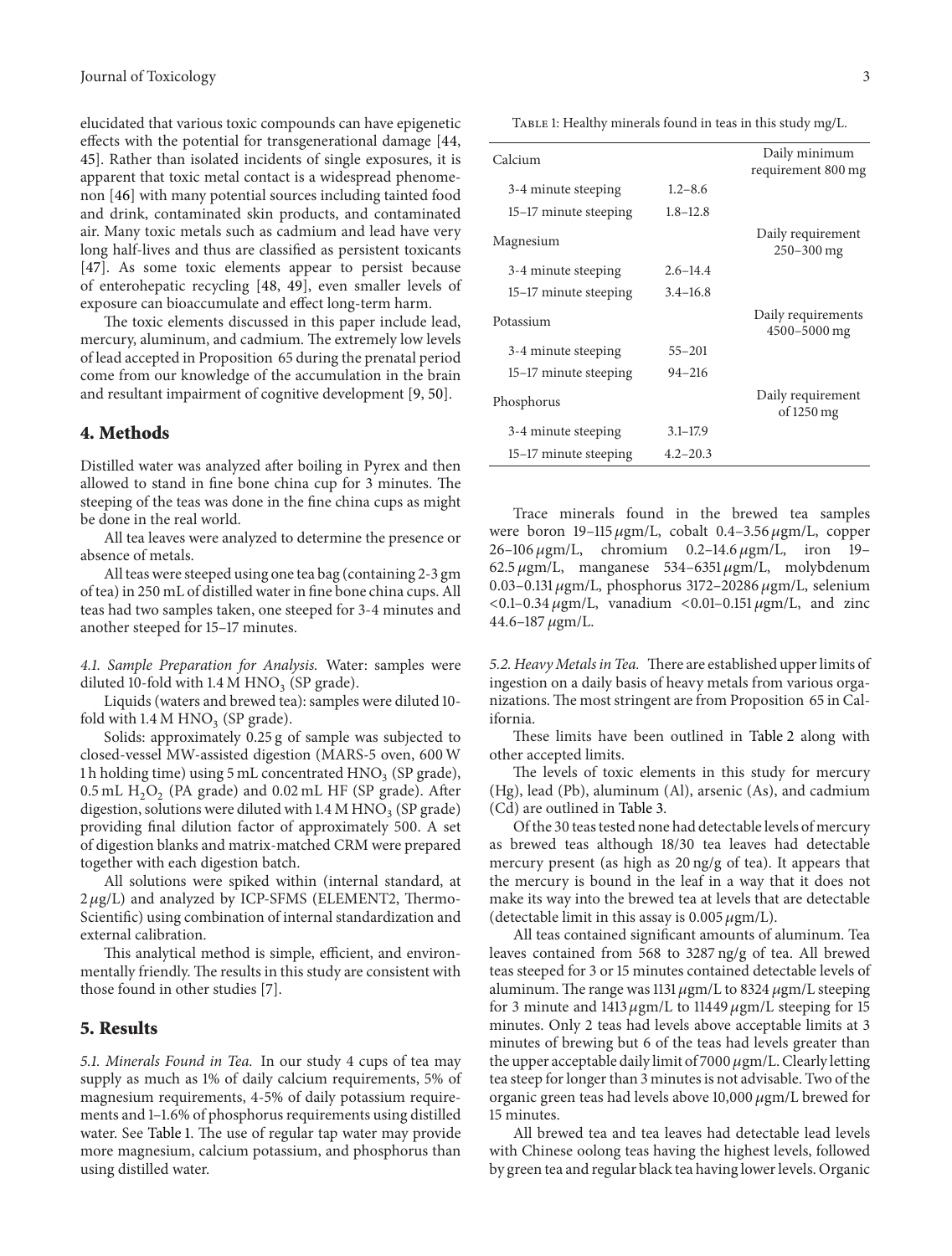| Toxic element | US California Proposition 65 (P65)<br>and Environmental Protection Agency | European<br>union | Australia                                | World Health Organization    | <b>Gestational limits</b>                                                       |
|---------------|---------------------------------------------------------------------------|-------------------|------------------------------------------|------------------------------|---------------------------------------------------------------------------------|
| Mercury (Hg)  | $\overline{c}$                                                            | 4.2               | 2.4 inorganic<br>Hg<br>0.96 methyl<br>Hg | 1.37 (methyl Hg in children) | 0.6 for methyl Hg                                                               |
| Lead          | 15                                                                        | 21                | <b>NE</b>                                | 21                           | Concern at low levels.<br>0.5 established for<br>reproductive toxicity<br>(P65) |
| Cadmium       | 4.1                                                                       | 6                 | 15                                       | 6                            | NE                                                                              |
| Arsenic       | 10                                                                        | 13.0              | <b>NE</b>                                | 12.85                        | <b>NE</b>                                                                       |
| Aluminum      | 7,000                                                                     | 4,286             | 12,000                                   | <b>NE</b>                    | <b>NE</b>                                                                       |

<span id="page-3-0"></span>TABLE 2: Established toxicant limits in supplements ( $\mu$ gm/day) adapted from [\[51](#page-7-14)].

NE: not established.

European/WHO/Australian levels were established by convention as representing 10% of the daily total toxicant intake after conversion of values expressed in mg/kg/week for an average adult weight of 60 kg.

| Steeped 3-4 minutes |                                  |                                  |                                  |                                     | Steeped 15–17 minutes |                                   |                                   |                                  |                                     |
|---------------------|----------------------------------|----------------------------------|----------------------------------|-------------------------------------|-----------------------|-----------------------------------|-----------------------------------|----------------------------------|-------------------------------------|
| Hg                  | Pb                               | Al                               | As                               | Cd                                  | Hg                    | Pb                                | Al                                | As                               | Cd                                  |
| None<br>detected    | 1.64<br>$SD \pm 0.58$<br>MX 2.57 | 3897<br>$SD \pm 2027$<br>MX 8324 | 0.31<br>$SD \pm 0.09$<br>MX 0.44 | 0.021<br>$SD \pm 0.01$<br>MX.036    | None<br>detected      | 2.147<br>$SD \pm 0.58$<br>MX 3.11 | 5210<br>$SD \pm 2360$<br>MX 10100 | 0.39<br>$SD \pm 0.14$<br>MX 0.68 | 0.031<br>$SD \pm 0.015$<br>MX 0.068 |
| None<br>detected    | 1.37<br>$SD \pm 0.47$<br>MX 1.89 | 2342<br>$SD \pm 1401$<br>MX 5635 | 0.43<br>$SD \pm 0.18$<br>MX 0.62 | 0.012<br>$SD \pm 0.008$<br>MX 0.027 | None<br>detected      | 1.51<br>$SD \pm 0.55$<br>MX 2.55  | 4798<br>$SD \pm 1970$<br>MX 7417  | 0.4<br>$SD \pm 0.23$<br>MX 0.82  | 0.02<br>$SD \pm 0.012$<br>MX 0.044  |
| None<br>detected    | 1.96                             | 5624<br>MX 5939                  | 0.60                             | 0.01                                | None<br>detected      | 2.26<br>MX 3.12                   | 8808<br><b>MX11449</b>            | 0.885                            | 0.014                               |
| None<br>detected    | 3.05<br>MX 4.13                  | 4150                             | 0.88                             | 0.06                                | None<br>detected      | 3.45<br>MX 4.93                   | 2876                              | 0.95                             | 0.065                               |
| None<br>detected    | 1.14<br>MX 1.95                  | 2875                             | 0.45                             | 0.02                                | None<br>detected      | 1.32                              | 4078                              | 0.56                             | 0.03                                |
| None<br>detected    | 0.78                             | 5341                             | 014                              | None<br>detected                    | None<br>detected      | 0.79                              | 8096                              | 0.23                             | None<br>detected                    |
| None<br>detected    | 0.86<br>MX 1.03                  | 4503<br>MX 8076                  | 0.336                            | 0.026                               | None<br>detected      | 0.93<br>MX 1.33                   | 5261.4<br>MX 8987                 | 0.28                             | 0.02                                |
|                     |                                  |                                  |                                  |                                     |                       |                                   |                                   |                                  |                                     |

<span id="page-3-1"></span>Table 3: Toxic element contaminants in teas.

SD is standard of deviation. None detected is below the limit of detection or <0.005 ng/L and MX is maximum level detected.

white teas had the lowest lead level. Levels ranged from 0.1  $\mu$ gm/L to 4.39  $\mu$ gm/L after subtracting the level found after brewing distilled water in fine china cups.

All brewed tea and tea leaves had detectable arsenic with Chinese oolong teas (organic or regular) having the highest levels. Levels in all teas ranged from 0.06  $\mu$ gm to 1.12  $\mu$ gm/L of tea steeped for 3 minutes to 0.08 to 1.27  $\mu$ gm/L of tea steeped for 15 minutes.

All tea leaves had detectable levels of cadmium. 21 teas had detectable levels after 15 minutes brewing while only 18 teas had detectable levels after 3 minutes brewing suggesting that there is further leaching of this toxicant into the water over time. The highest level was  $0.067 \mu$ gm/L found in standard oolong tea from China.

All tea leaves and brewed teas had detectable levels of cesium with one organic tea having 3103 ng/g in the dry leaf, 12.4  $\mu$ gm/L at 3 minutes of brewing and 16.5  $\mu$ gm/L at 15 minutes of brewing.

All tea leaves had detectable levels of tin but only two brewed samples had nonsignificant levels detected in the teas.

All tea leaves and all teas had detectable levels of barium, antimony and thallium but none had levels considered to be of concern.

#### **6. Discussion**

Heavy metal contamination in tea has been described in the literature before using the same method of analysis [\[7](#page-6-2)]. Lead levels in the previous study were found to be the highest in Chinese samples as seen in our study. Infusion for 15 minutes increased the amount of toxicants in the previous study similar to this study.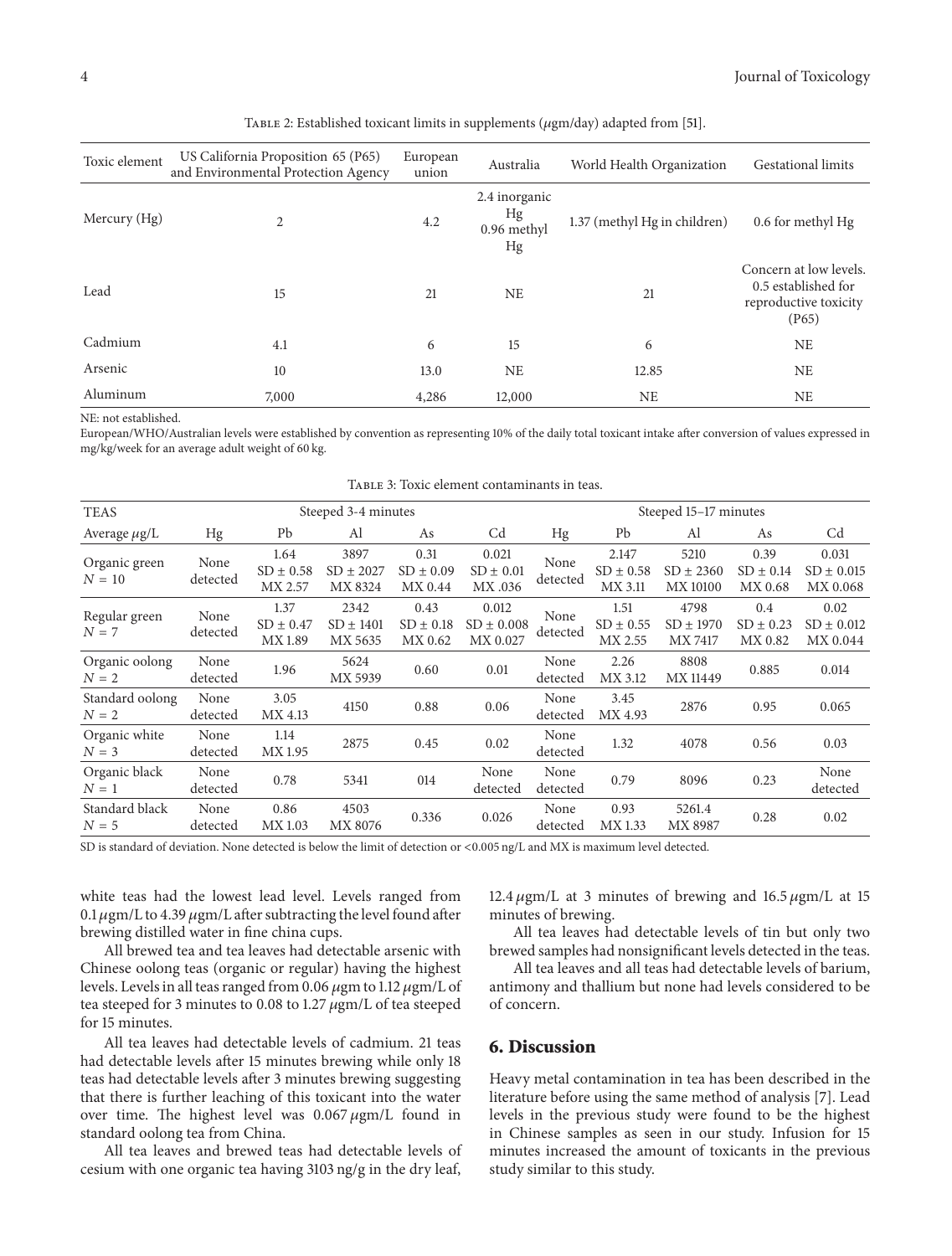#### Journal of Toxicology 5

The benefits of green tea as outlined above are multiple, and tea may contribute to the daily intake of essential minerals and benefit overall health. However, in the real world of tea drinking it is important to look at several other factors to minimize exposure to heavy metals.

First the source of tea and where it was grown (country of origin) must be considered; see[Table 4.](#page-5-5) It would be optimal to drink tea with minimal exposure to toxicants in ground water, soil, air, and rain. Second one must consider the water that the tea is brewed with that may contain contaminants. Tap water does contain more contaminants than distilled water. Third the vessels that the water is boiled in may contribute to toxicants and the cups either glass or fine china used for steeping may or may not contribute to the toxic load. In this study the leaching of lead from the fine china cups into distilled water alone resulted in a lead level of  $0.4 \mu$ gm/L. This was subtracted from all the analysis results of the teas to obtain the true level contributed by the brewed tea.

Of the trace minerals manganese is the only mineral found in substantial amounts in teas and some teas will supply more than the total daily requirements. Black tea achieved the highest level in this study. Excess manganese can result in interference with the absorption of iron [\[52](#page-7-15)] and may result in ADHD-like symptoms in children exposed in utero [\[53](#page-7-16)].

In regard to toxic elements tested only aluminum and lead had levels that were unacceptable. Unacceptable aluminum levels were found in 7% of teas brewed for 3 minutes and 20% of teas brewed for 15 minutes. The lead levels that were present are a significant concern during pregnancy in that 73% of the samples brewed for 3 minutes and 83% of samples brewed for 15 minutes were above 0.5  $\mu$ gm/L. Despite smaller amounts of cadmium and arsenic there is concern for longterm bioaccumulation.

The organic teas had significantly higher levels of lead contamination if left steeping for more than 15 minutes than the regular teas. Otherwise there was no significant difference in levels of contaminants between organic teas and regular off the shelf teas. Organic teas did not appear to have less toxic element contamination than regular teas even from the same company.

#### **7. Limitations of the Study**

A limitation of this study is that this is a sample of convenience using samples readily available in supermarkets and health food stores in Canada. This study did not look at fluoride, which is a very common and significant contaminant. The particular method of analysis used here would not allow for fluoride analysis. The scope of this analysis did not look at pesticides, herbicides, or other organic contaminants, which are addressed in some of the organic labeling.

## **8. Recommendations Associated with This Study**

Although manganese is an essential trace mineral, levels in black tea are quite high and may result in toxic levels when adjusted for total daily intake from multiple sources.

The acceptable limit of lead in reproductive health is  $0.5 \mu$ gm on a daily basis. All but 5 teas or 83% of teas had levels above this limit when consuming 4 cups of tea daily. Consumption of tea needs to be severely limited during pregnancy. The consumption of this and some prenatal vitamins [\[51](#page-7-14)] may easily exceed this daily limit and result in significant bioaccumulation over time especially in the fetus. As well when the additional lead from the tea cup was added, 100% of all teas had more than the acceptable limit of

The allowable limit for lead ingestion for adults is  $15 \mu g$ m daily. All brewed teas had detectable levels of lead above that found using distilled water in fine china tea cups and one of the teas had  $4.4 \mu$ gm/L of lead. Since tea is only part of what may be ingested on a daily basis this may be significant. Some nutritional supplements also have high levels of lead especially Chinese and Ayurvedic herbal remedies [\[51\]](#page-7-14). In combination it would be easy to exceed this daily limit. Chinese oolong teas had the highest levels of lead and although this is below the acceptable standard of  $15 \mu$ gm/day are best avoided.

All teas had significant levels of aluminum and 6 out of 30 teas brewed for 15 minutes had unacceptably high levels. Drinking more than 4 cups of tea a day may contribute significantly to a toxic load.

Brewed tea appears to contain numerous toxic elements such as arsenic and cadmium. However, none of these toxicant levels were above present day acceptable standards.

Steeping tea for longer periods of time increases the levels of these contaminants by 10 to 50% over steeping for 3 minutes. Therefore steeping for longer than 3 minutes should be avoided.

Although mercury is found in the tea leaves no mercury was detected in the brewed tea even when steeped for longer periods of time. This raises an interesting question: would tea be useful for detoxification from mercury?

The source of water used for brewing may contain some contaminants and add to the toxic load.

One must know the manufacturing source and processing of the cups in which the tea is brewed especially fine china cups that may contain lead in the glaze. There are manufactures that advertise having no lead glaze and glassware is unlikely to have lead.

#### **9. Conclusions**

lead.

To move forward in diminishing the risk of toxic element contamination a few points are offered for consideration. When determining regulatory standards as well as individual and public health recommendations, it is important to consider the cumulative total load of toxic elements as some of these agents including cadmium and lead have long half-lives [\[47\]](#page-7-10) and constitute persistent pollutants within the human body. As such, it is important to consider means to diminish exposure as well as to facilitate elimination of toxic elements from all sources, including beverages. Precautionary avoidance is paramount as individuals and public officials should consider mechanisms to limit exposures that add to the total burden. It is insufficient to simply look at isolated exposures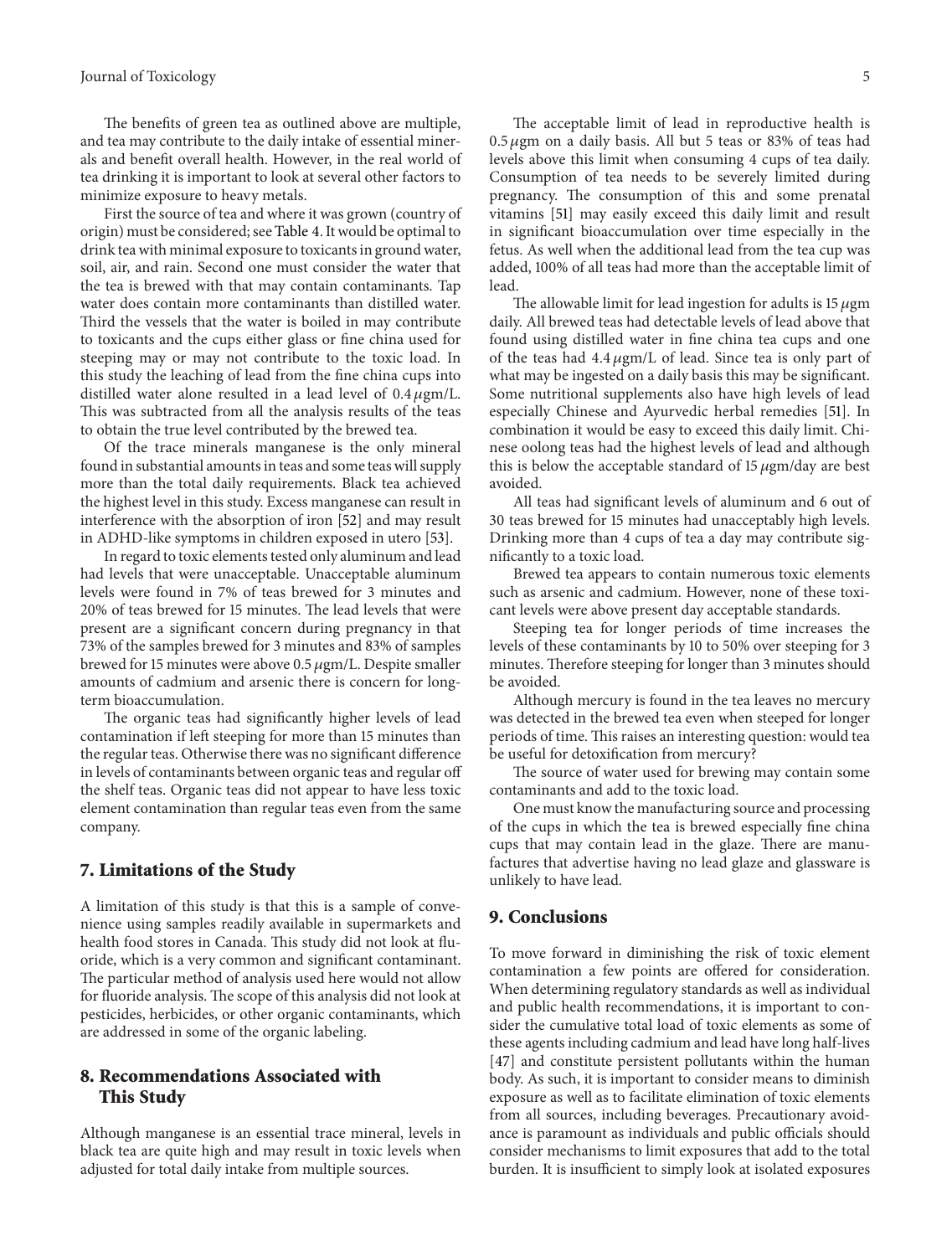| Tea type            | Tea country of origin    | High levels                   | Moderate levels | Low levels               |
|---------------------|--------------------------|-------------------------------|-----------------|--------------------------|
| Green tea organic   | China                    | Pb, Al                        | As              | C <sub>d</sub>           |
| Green tea organic   | Sri Lanka                |                               |                 | Low in Pb, Cd, Al, As    |
| Green tea organic   | Japan                    |                               | As, Pb, Cd, Al  |                          |
| Green tea standard  | China                    | High in Al                    | Pb, As          | Low in Cd                |
| White tea           | India                    |                               |                 | Lowest in Al, Pb, Cd, As |
| White tea           | China                    |                               | Pb, Al, As      | Low in Cd                |
| Oolong tea organic  | China                    | Highest in As, high in Pb, Al |                 | Low in Cd                |
| Oolong tea standard | China                    | Highest in Pb                 | Al, Cd, As      |                          |
| Black tea organic   | Blend India<br>Sri Lanka | Al                            | Pb              | Low in Cd, As            |
| Black tea standard  | India<br>Sri Lanka       | Al                            |                 | Lowest Pb, low in Cd, As |

<span id="page-5-5"></span>TABLE 4: Toxicant (heavy metal) levels according to country of origin.

Pb: lead, Cd: cadmium, Al: aluminum, As: arsenic.

to toxic elements, but rather to look at the total cumulative exposure.

As such, if individuals are being exposed to lead, for example, from drinking polluted tea as in this study, from taking tainted supplements [\[51\]](#page-7-14), from consuming contaminated drinking water from lead pipes [\[54](#page-7-17)], from eating or drinking from dinnerware containing lead [\[55\]](#page-7-18), and so on, the total daily exposure may be enormous. Simple regulation to control the exposure from one source is insufficient to secure safety from toxic element bioaccumulation and thus education in precautionary avoidance from all main sources needs to be implemented.

Education to medical trainees about exposures to toxic elements and persistent organic pollutants has been limited in most medical centers thus far. Recognizing the escalating problem of toxicant bioaccumulation [\[56\]](#page-7-19), it would be prudent to commence education of health professionals, inline with recommendations from the World Health Organization [\[57](#page-7-20)] and other notable health bodies.

Public awareness campaigns may be effective in alerting individuals to concerns related to toxic element bioaccumulation and potential sources of exposure. Such awareness may facilitate further avoidance as well as medical intervention to eliminate accrued toxicants [\[48\]](#page-7-11).

In response to the Pediatric Academic Societies admonition that "low level exposure to environmental toxicity may be impacting the functioning of the current generation," [\[58](#page-7-21)] education programs in schools may have some role in protecting and guiding developing children and their families.

Routine inspection and testing of foodstuffs and beverages to rule out contamination—with results being made generally available—might identify compounds that are heavily tainted and thus preclude contaminants from being consumed. This might include a self-regulatory process that is overseen by government officials.

Original source labeling of products would provide consumers with information about the geographic origins of products. As some jurisdictions appear to have a greater problem with contamination [\[51\]](#page-7-14), this will give consumers choice in their acquisitions and the opportunity to provide feedback

to jurisdictions which consistently demonstrate contamination.

# **Conflict of Interests**

There are no conflict of interests.

## **Authors' Contributions**

Gerry Schwalfenberg conceived and designed the experiments. Gerry Schwalfenberg and Ilia Rodushkin performed the experiments. Gerry Schwalfenberg and Stephen J. Genuis analyzed the data. Gerry Schwalfenberg and ALS labs contributed reagents/materials/analysis tools. Gerry Schwalfenberg, Stephen J. Genuis, and Ilia Rodushkin wrote the paper.

#### **Acknowledgments**

The authors would like to express gratitude to Cheryl Schwalfenberg who carefully reviewed and edited this paper. The first author paid the fee for the toxicological testing at ALS labs.

#### <span id="page-5-0"></span>**References**

- <span id="page-5-1"></span>[1] E. Álvarez-Ayuso, A. Giménez, and J. C. Ballesteros, "Fluoride accumulation by plants grown in acid soils amended with flue gas desulphurisation gypsum," *Journal of Hazardous Materials*, vol. 192, no. 3, pp. 1659–1666, 2011.
- <span id="page-5-2"></span>[2] Z. Tan and G. Xiao, "Leaching characteristics of fly ash from Chinese medical waste incineration," *Waste Management and Research*, vol. 30, no. 3, pp. 285–294, 2012.
- <span id="page-5-3"></span>[3] M. Fujimaki Hayacibara, C. S. Queiroz, C. P. Machado Tabchoury, and J. Aparecido Cury, "Fluoride and aluminum in teas and tea-based beverages," *Revista de Saude Publica*, vol. 38, no. 1, pp. 100–105, 2004.
- <span id="page-5-4"></span>[4] S.-C. C. Lung, H.-W. Cheng, and C. B. Fu, "Potential exposure and risk of fluoride intakes from tea drinks produced in Taiwan," *Journal of Exposure Science and Environmental Epidemiology*, vol. 18, no. 2, pp. 158–166, 2008.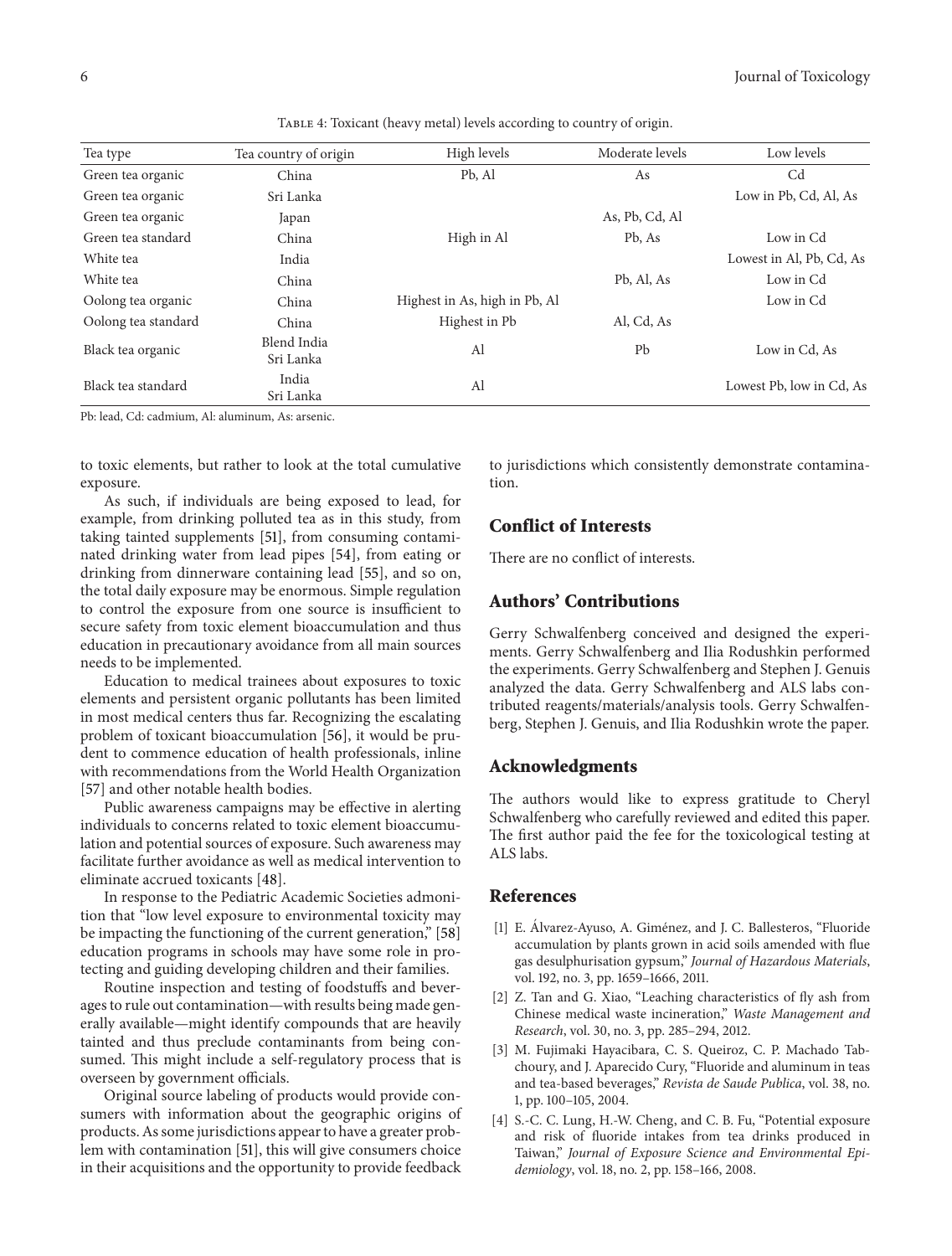- <span id="page-6-0"></span>[5] X.-P. Wang, Y.-J. Ma, and Y.-C. Xu, "Studies on contents of arsenic, selenium, mercury and bismuth in tea samples collected from different regions by atomic fluorescence spectrometry," *Guang Pu Xue Yu Guang Pu Fen Xi*, vol. 28, no. 7, pp. 1653– 1657, 2008.
- <span id="page-6-1"></span>[6] W.-Y. Han, F.-J. Zhao, Y.-Z. Shi, L.-F. Ma, and J.-Y. Ruan, "Scale and causes of lead contamination in Chinese tea," *Environmental Pollution*, vol. 139, no. 1, pp. 125–132, 2006.
- <span id="page-6-2"></span>[7] S. Shekoohiyan, M. Ghoochani, A. Mohagheghian, A. H. Mahvi, M. Yunesian, and S. Nazmara, "Determination of lead, cadmium and arsenic in infusion tea cultivated in north of Iran," *Iranian Journal of Environmental Health Science & Engineering*, vol. 9, article 37, 2012.
- <span id="page-6-3"></span>[8] F. Perera, T.-Y. Li, Z.-J. Zhou et al., "Benefits of reducing prenatal exposure to coal-burning pollutants to children's neurodevelopment in China," *Environmental Health Perspectives*, vol. 116, no. 10, pp. 1396–1400, 2008.
- <span id="page-6-4"></span>[9] D. Tang, T.-Y. Li, J. J. Liu et al., "Effects of prenatal exposure to coal-burning pollutants on children's development in China," *Environmental Health Perspectives*, vol. 116, no. 5, pp. 674–679, 2008.
- <span id="page-6-5"></span>[10] X.-X. Zheng, Y.-L. Xu, S.-H. Li, X.-X. Liu, R. Hui, and X.- H. Huang, "Green tea intake lowers fasting serum total and LDL cholesterol in adults: a meta-analysis of 14 randomized controlled trials,"*American Journal of Clinical Nutrition*, vol. 94, no. 2, pp. 601–610, 2011.
- <span id="page-6-6"></span>[11] Z.-M. Wang, B. Zhou, Y.-S. Wang et al., "Black and green tea consumption and the risk of coronary artery disease: a metaanalysis," *American Journal of Clinical Nutrition*, vol. 93, no. 3, pp. 506–515, 2011.
- <span id="page-6-7"></span>[12] M. Ali and M. Afzal, "A potent inhibitor of thrombin stimulated platelet thromboxane formation from unprocessed tea," *Prostaglandins Leukotrienes and Medicine*, vol. 27, no. 1, pp. 9– 13, 1987.
- <span id="page-6-8"></span>[13] W.-S. Kang, I.-H. Lim, D.-Y. Yuk et al., "Antithrombotic activities of green tea catechins and (-)-epigallocatechin gallate," *Thrombosis Research*, vol. 96, no. 3, pp. 229–237, 1999.
- <span id="page-6-9"></span>[14] P. Bogdanski, J. Suliburska, M. Szulinska, M. Stepien, D. Pupek-Musialik, and A. Jablecka, "Green tea extract reduces blood pressure, inflammatory biomarkers, and oxidative stress and improves parameters associated with insulin resistance in obese, hypertensive patients," *Nutrition Research*, vol. 32, pp. 421–427, 2012.
- <span id="page-6-10"></span>[15] K. Boehm, F. Borrelli, E. Ernst et al., "Green tea (Camellia sinensis) for the prevention of cancer," *The Cochrane Database of Systematic Reviews*, no. 3, Article ID CD005004, 2009.
- <span id="page-6-11"></span>[16] B. J. Fuhrman, R. M. Pfeiffer, A. H. Wu et al., "Green tea intake is associated with urinary estrogen profiles in Japanese-American women," *Nutrition Journal*, vol. 12, article 25, 2013.
- <span id="page-6-12"></span>[17] J. A. Montague, L. M. Butler, A. H. Wu et al., "Green and black tea intake in relation to prostate cancer risk among Singapore Chinese," *Cancer Causes Control*, vol. 23, pp. 1635–1641, 2012.
- <span id="page-6-13"></span>[18] J. S. Zheng, J. Yang, Y. Q. Fu, T. Huang, Y. J. Huang, and D. Li, "Effects of green tea, black tea, and coffee consumption on the risk of esophageal cancer: a systematic review and meta-analysis of observational studies," *Nutrition and Cancer*, vol. 65, no. 1, pp. 1–16, 2013.
- <span id="page-6-14"></span>[19] T. M. Jurgens, A. M. Whelan, L. Killian, S. Doucette, S. Kirk, and E. Foy, "Green tea for weight loss and weight maintenance in overweight or obese adults," *The Cochrane Database of Systematic Reviews*, vol. 12, Article ID 008650, 2012.
- <span id="page-6-15"></span>[20] M. Maeda-Yamamoto, "Human clinical studies of tea polyphenols in allergy or life style-related diseases," *Current Pharmaceutical Design*, vol. 19, no. 34, pp. 6148–6155, 2013.
- <span id="page-6-16"></span>[21] J. Yan, Y. Zhao, S. Suo, Y. Liu, and B. Zhao, "Green tea catechins ameliorate adipose insulin resistance by improving oxidative stress," *Free Radical Biology and Medicine*, vol. 52, no. 9, pp. 1648–1657, 2012.
- <span id="page-6-17"></span>[22] K. C. Silva, M. A. Rosales, D. E. Hamassaki et al., "Green tea is neuroprotective in diabetic retinopathy," *Investigative Ophthalmology & Visual Science*, vol. 54, pp. 1325–1336, 2013.
- <span id="page-6-18"></span>[23] M.-Y. Kang, Y. H. Park, B. S. Kim et al., "Preventive effects of green tea (Camellia Sinensis var. Assamica) on diabetic nephropathy," *Yonsei Medical Journal*, vol. 53, no. 1, pp. 138–144, 2012.
- <span id="page-6-19"></span>[24] A. Araghizadeh, J. Kohanteb, and M. M. Fani, "Inhibitory activity of green tea (Camellia sinensis) extract on some clinically isolated cariogenic and periodontopathic bacteria," *Medical Principles and Practice*, vol. 22, no. 4, pp. 368–372, 2013.
- <span id="page-6-20"></span>[25] J. Steinmann, J. Buer, T. Pietschmann, and E. Steinmann, "Antiinfective properties of epigallocatechin-3-gallate (EGCG), a component of green tea," *British Journal of Pharmacology*, vol. 168, pp. 1059–1073, 2013.
- <span id="page-6-21"></span>[26] R. Canuel, S. B. de Grosbois, M. Lucotte, L. Atikessé, C. Larose, and I. Rheault, "New evidence on the effects of tea on mercury metabolism in humans," *Archives of Environmental and Occupational Health*, vol. 61, no. 5, pp. 232–238, 2006.
- <span id="page-6-22"></span>[27] M. He and W.-X. Wang, "Factors affecting the bioaccessibility of methylmercury in several marine fish species," *Journal of Agricultural and Food Chemistry*, vol. 59, no. 13, pp. 7155–7162, 2011.
- <span id="page-6-23"></span>[28] W. Liu, Z. Xu, H. Yang, Y. Deng, B. Xu, and Y. Wei, "The protective effects of tea polyphenols and schisandrin B on nephrotoxicity of mercury," *Biological Trace Element Research*, vol. 143, no. 3, pp. 1651–1665, 2011.
- [29] O. Ouédraogo and M. Amyot, "Effects of various cooking methods and food components on bioaccessibility of mercury from fish," *Environmental Research*, vol. 111, no. 8, pp. 1064–1069, 2011.
- <span id="page-6-24"></span>[30] "Tea and coffee with your fish?" *Harvard Health Letter*, vol. 37, no. 3, article 7, 2012.
- <span id="page-6-25"></span>[31] N. M. Pham, A. Nanri, K. Kurotani et al., "Green tea and coffee consumption is inversely associated with depressive symptoms in a Japanese working population," *Public Health Nutrition*, 2013.
- <span id="page-6-26"></span>[32] K. Niu, A. Hozawa, S. Kuriyama et al., "Green tea consumption is associated with depressive symptoms in the elderly,"*American Journal of Clinical Nutrition*, vol. 90, no. 6, pp. 1615–1622, 2009.
- <span id="page-6-27"></span>[33] S. Davinelli, N. Sapere, D. Zella, R. Bracale, M. Intrieri, and G. Scapagnini, "Pleiotropic protective effects of phytochemicals in Alzheimer's disease," *Oxidative Medicine and Cellular Longevity*, vol. 2012, Article ID 386527, 11 pages, 2012.
- <span id="page-6-28"></span>[34] World Health Organization, "Global assessment of the state-ofthe-science of endocrine disruptors," Geneva, Switzerland, pp. 1–180, 2002.
- <span id="page-6-29"></span>[35] Y. W. Chen, C. F. Huang, C. Y. Yang, C. C. Yen, K. S. Tsai, and S. H. Liu, "Inorganic mercury causes pancreatic  $\beta$ -cell death via the oxidative stress-induced apoptotic and necrotic pathways," *Toxicology and Applied Pharmacology*, vol. 243, no. 3, pp. 323– 331, 2010.
- <span id="page-6-30"></span>[36] E. A. Belyaeva, T. V. Sokolova, L. V. Emelyanova, and I. O. Zakharova, "Mitochondrial electron transport chain in heavy